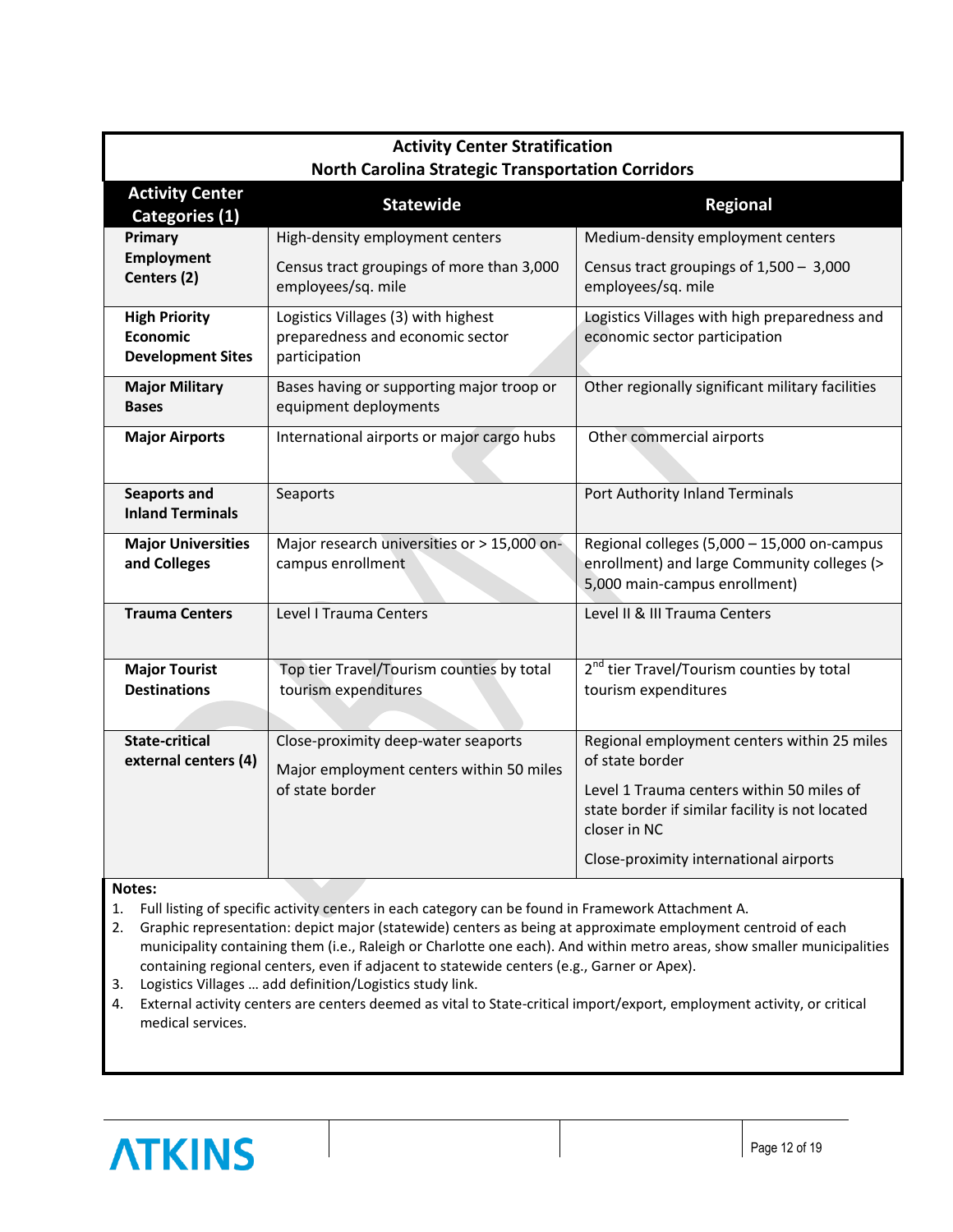| <b>Activity Center Stratification</b><br><b>North Carolina Strategic Transportation Corridors</b>     |                                                                                                                                                                                                                                                                                                                                                                                                                                                  |                                                                                                                                                                                                                                                                                                                                                                                                                                              |
|-------------------------------------------------------------------------------------------------------|--------------------------------------------------------------------------------------------------------------------------------------------------------------------------------------------------------------------------------------------------------------------------------------------------------------------------------------------------------------------------------------------------------------------------------------------------|----------------------------------------------------------------------------------------------------------------------------------------------------------------------------------------------------------------------------------------------------------------------------------------------------------------------------------------------------------------------------------------------------------------------------------------------|
| <b>Activity Center</b><br><b>Categories</b>                                                           | <b>Statewide</b>                                                                                                                                                                                                                                                                                                                                                                                                                                 | <b>Regional</b>                                                                                                                                                                                                                                                                                                                                                                                                                              |
| <b>Primary Employment</b><br>Centers (1)<br><b>High Priority Economic</b><br><b>Development Sites</b> | <b>High-density employment centers</b><br>Census tracts of more than 3,000 employees/sq. mile<br>Logistics Villages (2) with highest preparedness and<br>economic sector participation                                                                                                                                                                                                                                                           | <b>Medium-density employment centers</b><br>Census tracts of 1,500 - 3,000 employees/sq. mile<br>Logistics Villages with high preparedness and economic sector<br>participation                                                                                                                                                                                                                                                              |
|                                                                                                       | Elizabeth City/Coast Guard Air Sta.<br>$\bullet$<br>Rocky Mount/Kingsboro-Rose Megasite<br><b>Global TransPark</b><br>$\bullet$<br>Wilmington International Airport<br>$\bullet$<br>Port of Wilmington<br>$\bullet$<br>Research Triangle Park<br>$\bullet$<br><b>Burlington-Alamance Airport</b><br>$\bullet$<br>Aerotropolis Village<br>Heart of NC Megasite (Moore/Montgomery Counties)<br>Charlotte-Douglas airport area<br>Asheville Village | <b>Edenton NE Airport</b><br>Martin Co Airport<br>$\bullet$<br>Jacksonville Ellis Airport<br>Morehead City Port<br>Fayetteville Airport<br>$\bullet$<br>Laurinburg-Maxton Airport<br>Sanford-Lee Co Airport<br>$\bullet$<br>US 29 Industrial Site (Davidson Co.)<br>Smith-Reynolds Airport<br>$\bullet$<br>Monroe/Legacy Park<br>$\bullet$<br>Salisbury/Summit Corp Center<br><b>Statesville Airport</b><br>Wilkesboro/Wilkes County Village |
| <b>Major Military Bases</b>                                                                           | Bases having or supporting major troop or equipment<br>deployments<br>Fort Bragg Army Base<br>Seymour Johnson Air Force Base<br>Sunny Point Army Military Ocean Terminal<br>$\bullet$<br>New River Marine Corps Air Station<br>Camp Lejeune Marine Base<br>Cherry Point Marine Corps Air Station                                                                                                                                                 | Other regionally significant military facilities<br>Coast Guard Air Station (Elizabeth City)<br>$\bullet$                                                                                                                                                                                                                                                                                                                                    |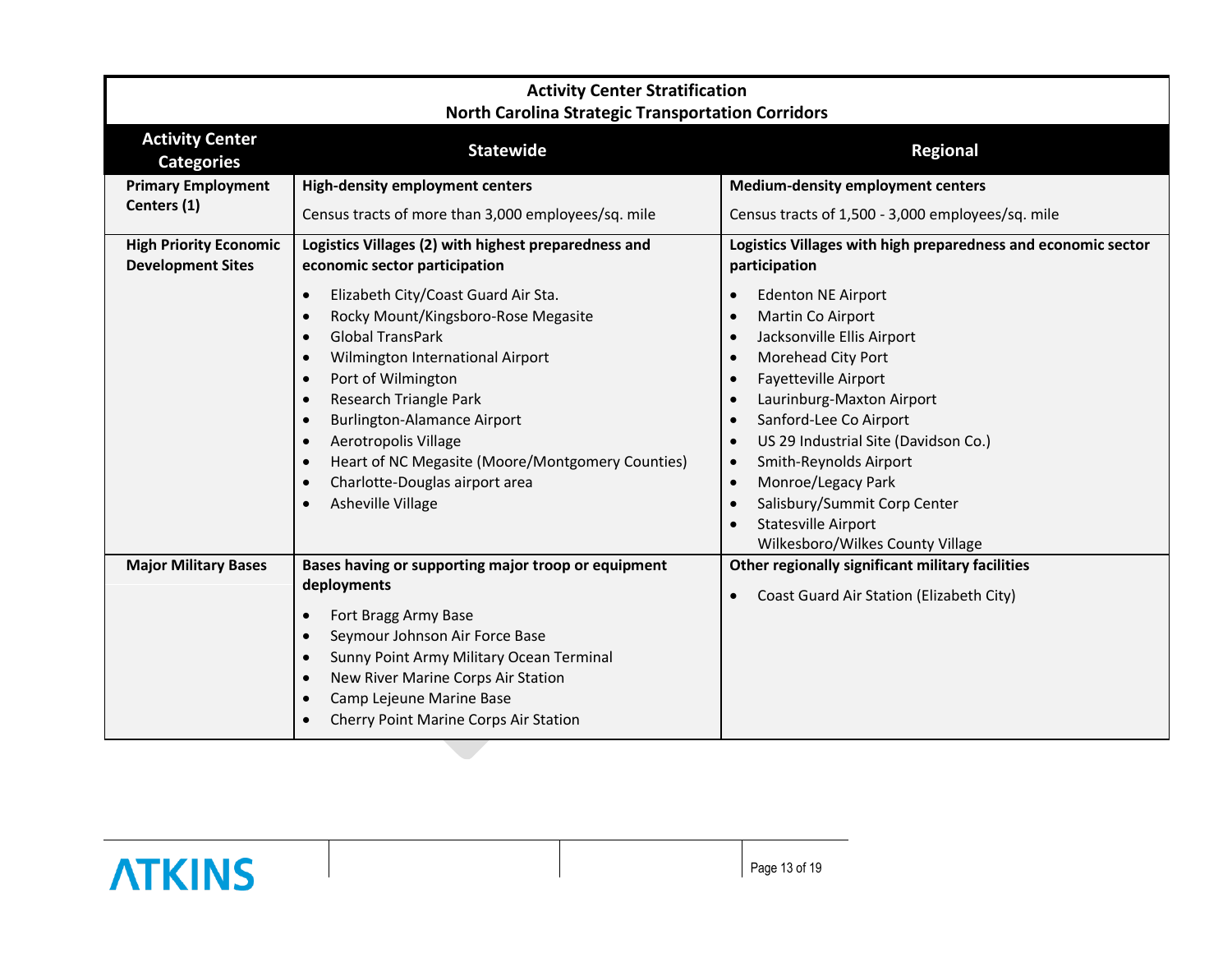| <b>Activity Center Stratification</b><br><b>North Carolina Strategic Transportation Corridors</b> |                                                                                                                                                                                                           |                                                                                                                                                                             |
|---------------------------------------------------------------------------------------------------|-----------------------------------------------------------------------------------------------------------------------------------------------------------------------------------------------------------|-----------------------------------------------------------------------------------------------------------------------------------------------------------------------------|
| <b>Activity Center</b><br><b>Categories</b>                                                       | <b>Statewide</b>                                                                                                                                                                                          | <b>Regional</b>                                                                                                                                                             |
| <b>Major Airports</b>                                                                             | International airports or major cargo hubs<br>Charlotte/Douglas International Airport<br>Raleigh-Durham International Airport<br>Piedmont Triad International Airport<br>Wilmington International Airport | <b>Other commercial airports</b><br>Asheville Regional Airport<br>Fayetteville Regional Airport<br>Pitt-Greenville Airport<br>Albert J. Ellis Airport                       |
| <b>Seaports and Inland</b><br><b>Terminals</b>                                                    | <b>Seaports</b><br>Port of Wilmington<br>Port of Morehead City                                                                                                                                            | Carolina Regional Airport<br><b>Port Authority Inland Terminals</b><br><b>Global TransPark</b><br><b>Charlotte Inland Terminal</b><br><b>Piedmont Triad Inland Terminal</b> |

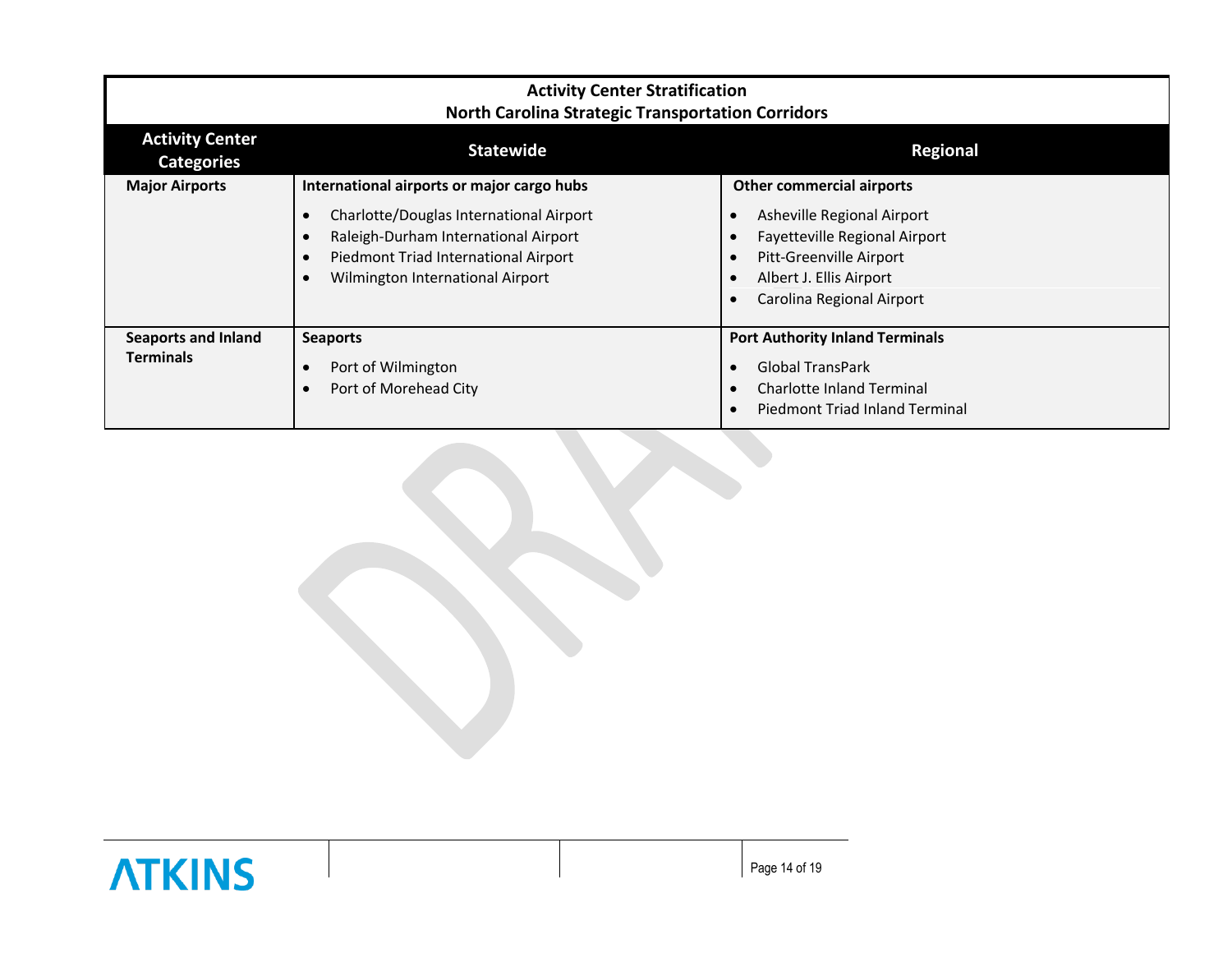| <b>Activity Center Stratification</b><br><b>North Carolina Strategic Transportation Corridors</b> |                                                                                                                                                                                                                                                                               |                                                                                                                                                                                                                                                                                                                                                                                                                                                                                                                                                                                                                                                                                                                                                                                                            |
|---------------------------------------------------------------------------------------------------|-------------------------------------------------------------------------------------------------------------------------------------------------------------------------------------------------------------------------------------------------------------------------------|------------------------------------------------------------------------------------------------------------------------------------------------------------------------------------------------------------------------------------------------------------------------------------------------------------------------------------------------------------------------------------------------------------------------------------------------------------------------------------------------------------------------------------------------------------------------------------------------------------------------------------------------------------------------------------------------------------------------------------------------------------------------------------------------------------|
| <b>Activity Center</b><br><b>Categories</b>                                                       | <b>Statewide</b>                                                                                                                                                                                                                                                              | <b>Regional</b>                                                                                                                                                                                                                                                                                                                                                                                                                                                                                                                                                                                                                                                                                                                                                                                            |
| <b>Major Universities and</b><br><b>Colleges</b>                                                  | Major research universities or > 15,000 on-campus<br>enrollment)                                                                                                                                                                                                              | Regional colleges (5,000-15,000 on-campus enrollment) and<br>Community colleges (> 5,000 main-campus enrollment)                                                                                                                                                                                                                                                                                                                                                                                                                                                                                                                                                                                                                                                                                           |
|                                                                                                   | North Carolina State University<br>$\bullet$<br>UNC - Chapel Hill<br>$\bullet$<br><b>East Carolina University</b><br>$\bullet$<br><b>UNC</b> - Charlotte<br>$\bullet$<br>Duke University<br><b>Wake Forest University</b><br>Appalachian State University<br>UNC - Greensboro | UNC - Wilmington<br>$\bullet$<br>North Carolina Agriculture and Technical State University<br>$\bullet$<br><b>Central Piedmont Community College</b><br>Wake Technical Community College<br>Fayetteville Technical Community College<br><b>Guilford Technical Community College</b><br><b>Western Carolina University</b><br>$\bullet$<br>North Carolina Central University<br>Cape Fear Community College<br>$\bullet$<br>Forsyth Technical Community College<br><b>Campbell University</b><br>Asheville Buncombe Technical Community College<br><b>Pitt Community College</b><br><b>Fayetteville State University</b><br>UNC - Pembroke<br>$\bullet$<br>Winston-Salem State University<br>Durham Technical Community College<br>Rowan-Cabarrus Community College - North Campus<br><b>Gaston College</b> |

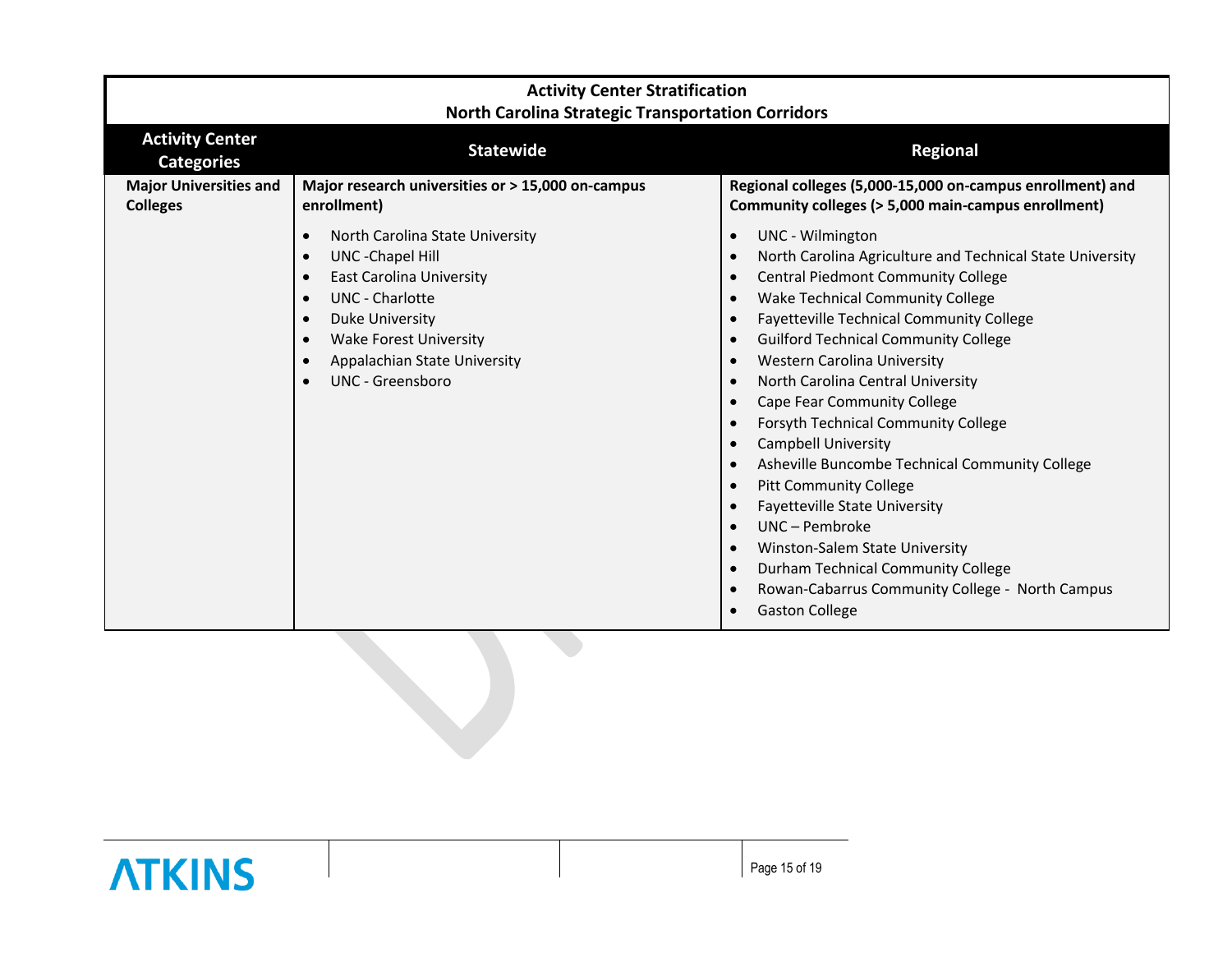| <b>Activity Center Stratification</b><br><b>North Carolina Strategic Transportation Corridors</b> |                                                                                                                                                                                                                                                                                                                                      |                                                                                                                                                                                                                                                                                                                                                                              |
|---------------------------------------------------------------------------------------------------|--------------------------------------------------------------------------------------------------------------------------------------------------------------------------------------------------------------------------------------------------------------------------------------------------------------------------------------|------------------------------------------------------------------------------------------------------------------------------------------------------------------------------------------------------------------------------------------------------------------------------------------------------------------------------------------------------------------------------|
| <b>Activity Center</b><br><b>Categories</b>                                                       | <b>Statewide</b>                                                                                                                                                                                                                                                                                                                     | <b>Regional</b>                                                                                                                                                                                                                                                                                                                                                              |
| <b>Trauma Centers</b>                                                                             | <b>Level I Trauma Centers</b><br>Carolinas Medical Center (Charlotte)<br>Duke University Medical Center (Durham)<br><b>UNC Hospital (Chapel Hill)</b><br>University Health Systems of Eastern Carolina<br>(Greenville)<br>Wake Forest University Baptist Medical Center (Winston-<br>Salem)<br>Wake Med Health & Hospitals (Raleigh) | Level II & III Trauma Centers<br><b>Mission Hospitals (Asheville)</b><br>Moses Cone Health System (Greensboro)<br>New Hanover Regional Medical Center (Wilmington)<br>CaroMont Regional Medical Center (Gastonia)<br>Cleveland Regional Medical Center (Shelby)<br>High Point Regional Hospital (High Point)<br>$\bullet$<br>Northeast Medical Center (Concord)<br>$\bullet$ |
| <b>Major Tourist</b><br><b>Destinations</b>                                                       | Top 10 Travel/Tourism counties by total tourism<br>expenditures<br>Mecklenburg<br>Wake<br>Guilford<br>Dare<br>Buncombe<br>Forsyth<br>Durham<br>Cumberland<br><b>New Hanover</b><br>Swain (3)                                                                                                                                         | 2 <sup>nd</sup> 10 Travel/Tourism counties by total tourism expenditures<br><b>Brunswick</b><br>Moore<br>Cabarrus<br>Carteret<br><b>Nash</b><br>Catawba<br>Henderson<br>Gaston<br>Watauga<br>Iredell                                                                                                                                                                         |